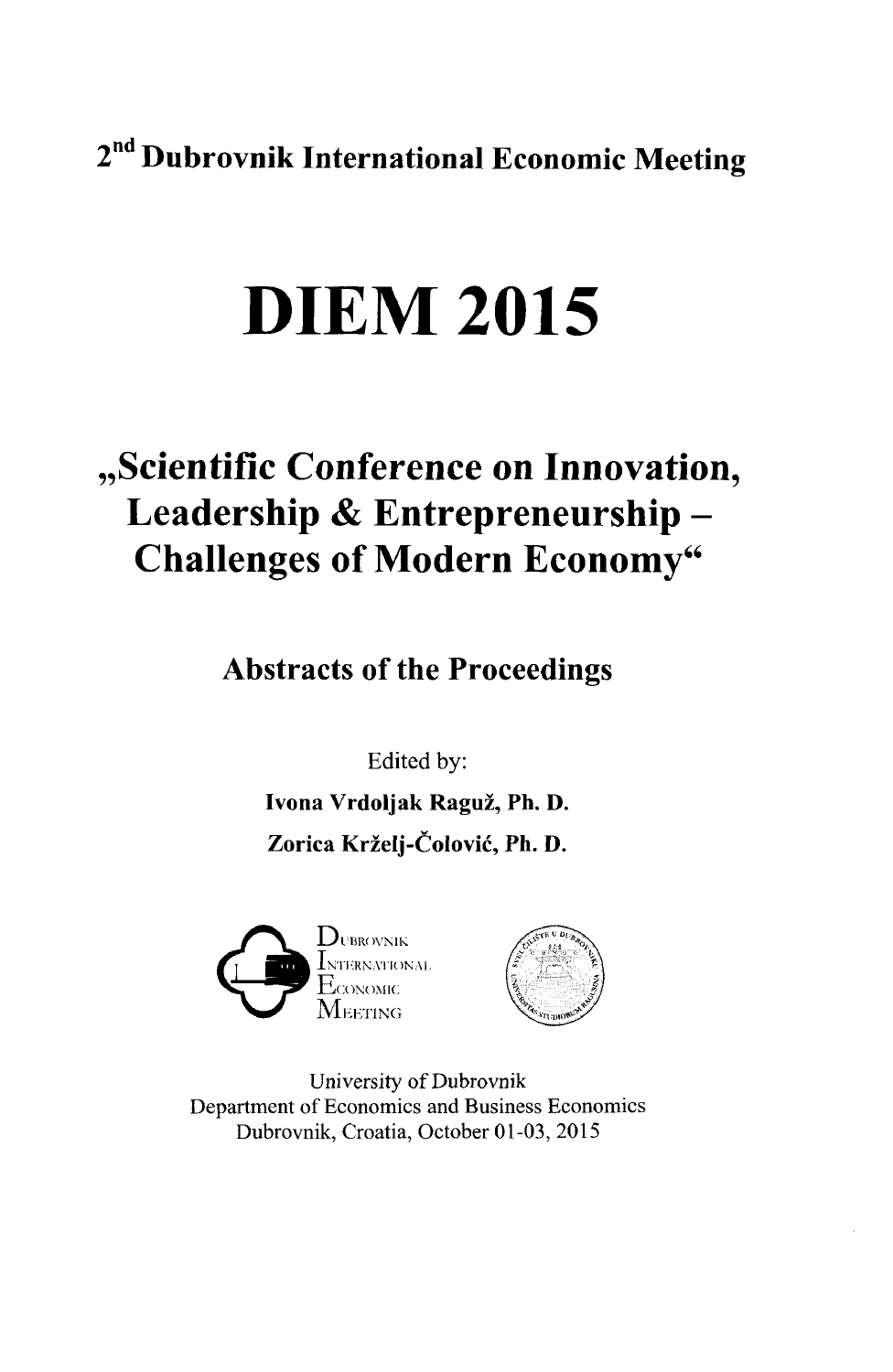# TABLE OF CONTENTS

#### KEY NOTE ADDRESS

| Coopetition strategy in theory and in practice<br>DAGNINO BATTISTA, Giovanni                                                                         | 3  |
|------------------------------------------------------------------------------------------------------------------------------------------------------|----|
| Developing university entrepreneurial ecosystems<br>for regional development<br>GIBSON, David                                                        | 10 |
| <b>BANKING</b>                                                                                                                                       |    |
| Results of applied collection management model - Serbian case<br>BARJAKTAROVIĆ, Lidija<br>ILIĆ, Dragan<br>VJETROV, Ana                               | 25 |
| Reasons for the incapability of banks in Bosnia and Herzegovina<br>to collect past due receivables<br>LJUBIĆ, Dara<br>LJUBIĆ Ivan<br>MILOSLAVIĆ, Tea | 26 |
| <b>BUSINESS ETHICS</b>                                                                                                                               |    |
| Business ethics and economic growth: an empirical<br>analysis for Turkish economy<br><b>ERDEM, Ekrem</b><br>TUGCU, Can Tansel                        | 31 |
| Business and engineering ethics - similarities,<br>differences and challenges<br>TOMLJENOVIĆ, Ljerka<br>STILIN, Anita<br>HIRNIG, Saša                | 32 |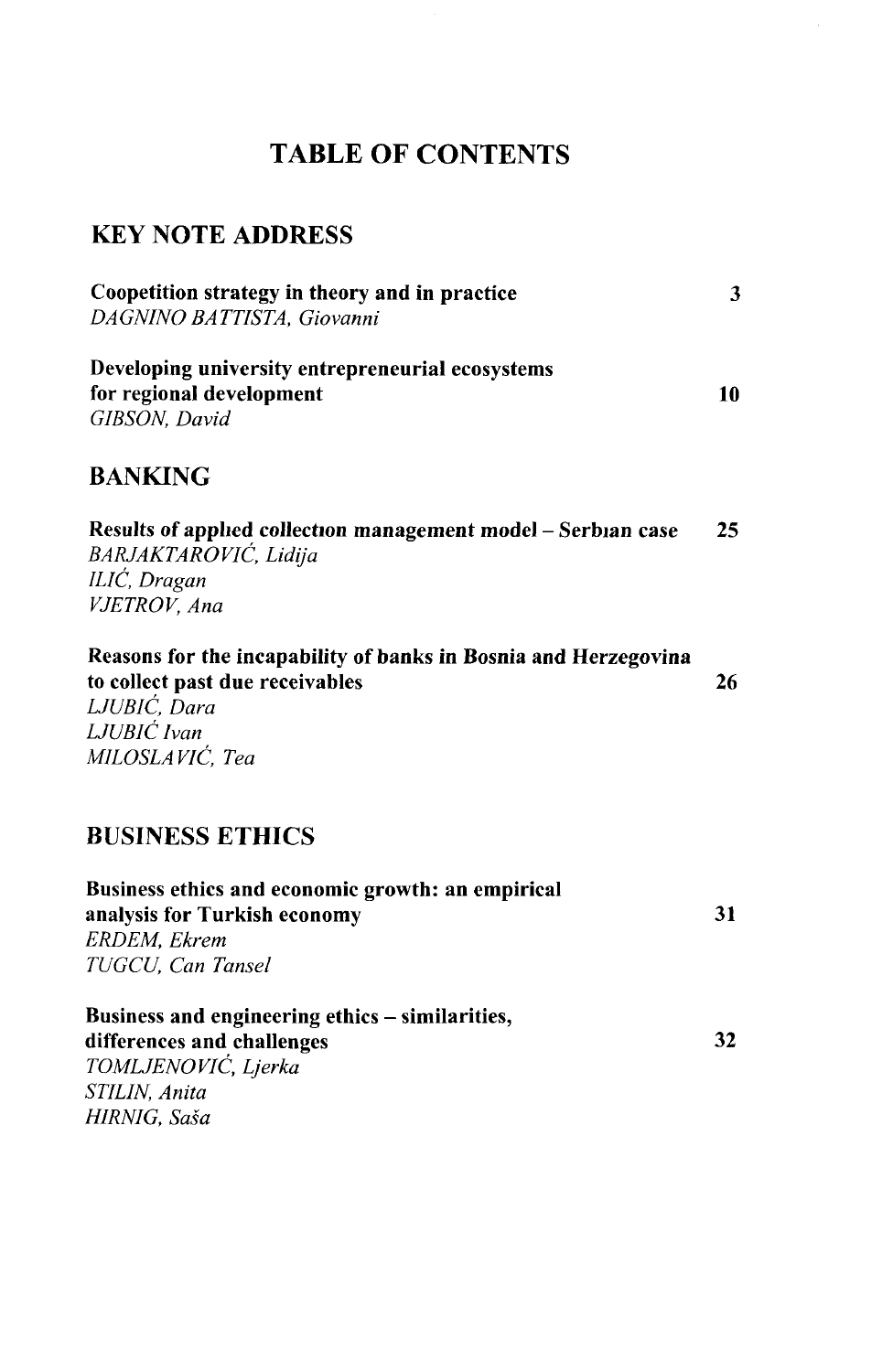| Business ethics - challenge for management and education<br>VRANEŠEVIĆ, Tihomir                                                                                                  | 34 |
|----------------------------------------------------------------------------------------------------------------------------------------------------------------------------------|----|
| <b>CORPORATE SOCIAL RESPONSIBLITY</b>                                                                                                                                            |    |
| Online reporting of Corporate Social Responsibility of the<br>hotels in Bulgaria: current situation and marketing implications<br>ANASTASSOVA, Lina                              | 37 |
| <b>Corporate Social Responsibility and sport</b><br>JAJIĆ, Branka<br>JAJIĆ, Jelena                                                                                               | 38 |
| Corporate Social Responsibility: the role of codes of conduct<br>in fostering environmental sustainability in Latin America<br>MÁROUEZ, Daniel Iglesias<br>PÉREZ, Beatriz Felipe | 40 |
| Consumer behaviour and its impact on the company's<br>market position in terms of Corporate Social Responsibility<br>WOLSKA, Grażyna<br><b>BRETYN</b> , Agnieszka                | 41 |
| Corporate Social Responsibility in Poland - theory and practice<br>WOLSKA, Grażyna<br>KIZIELEWICZ, Joanna                                                                        | 43 |
| <b>ENTREPRENEURSHIP</b>                                                                                                                                                          |    |
| Social entrepreneurship and economic development<br>BRAJEVIĆ, Slađana<br>BABIĆ, Antonija<br>JUKIĆ, Ivona                                                                         | 47 |
| Opportunities and challenges in promoting youth<br>entrepreneurship in Montenegro<br>KARADŽIĆ, Vesna<br>DROBNJAK, Radivoje<br>REYHANI, Manijeh                                   | 49 |

 $\frac{1}{4}$  .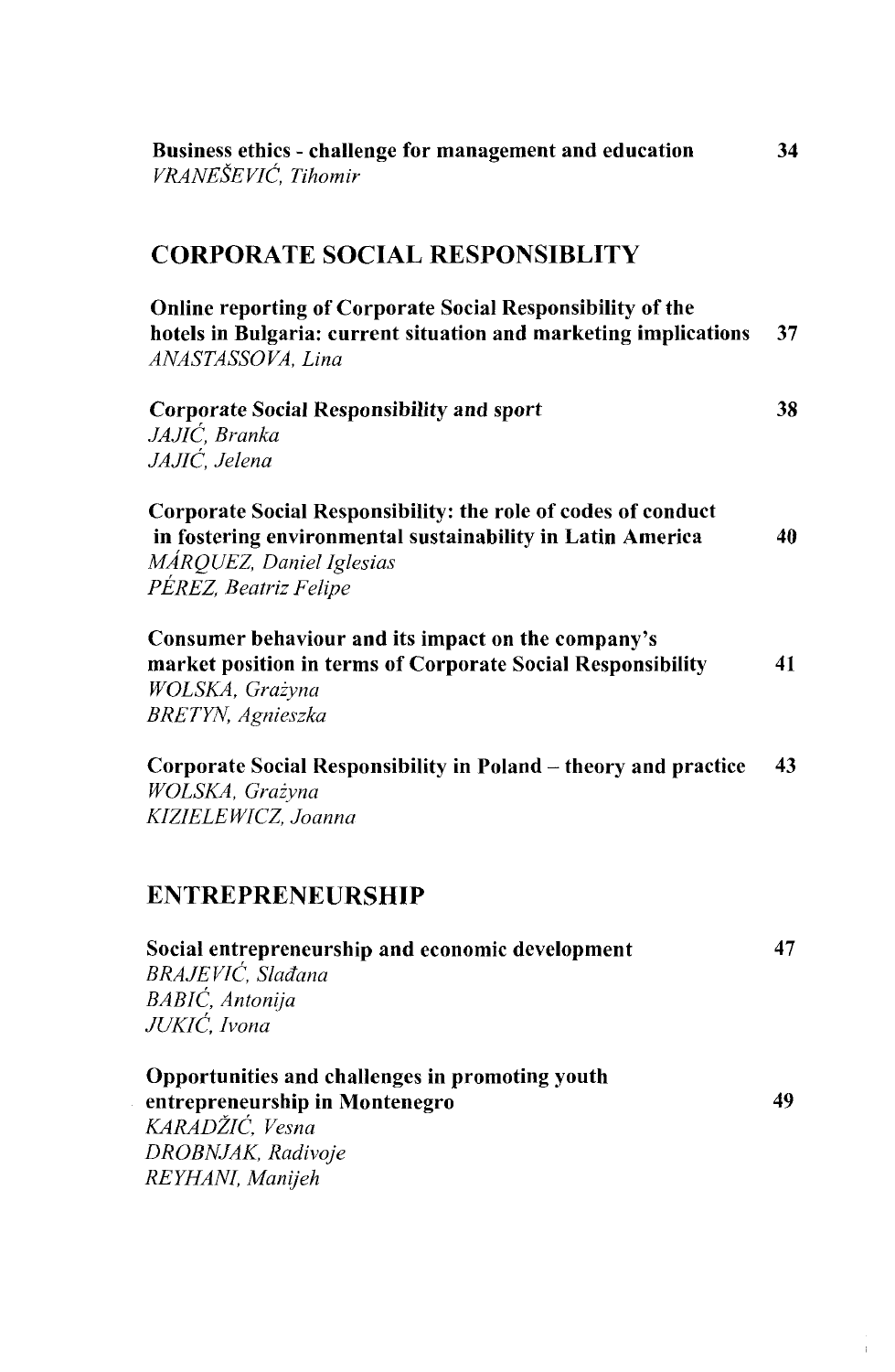| Factors determining early internationalization of<br>entrepreneurial SMEs: theoretical approach<br>MATIUSINAITE, Agne<br>SEKLIUCKIENE, Jurgita                       | 51 |
|----------------------------------------------------------------------------------------------------------------------------------------------------------------------|----|
| Comparative analysis of entrepreneurial orientation of<br><b>Croatian and Sweden students</b><br>PODRUG, Najla<br>VRDOLJAK RAGUŽ, Ivona<br>DEDIĆ, Melisa             | 52 |
| <b>INFORMATION TECHNOLOGY</b>                                                                                                                                        |    |
| E-invoicing and e-government - impact on business processes<br>GROZNIK, Aleš<br>MANFREDA, Anton                                                                      | 55 |
| <b>E-business and its application in Kosovo</b><br>RAMAJ, Vehbi<br>BERISHA, Aferdita<br>HAVOLLI, Refik                                                               | 56 |
| The map or the reality? How leverage effects of time leakages<br>distort key ratios in information economy<br>VON SCHÉELE, Fabian<br>HAFTOR, Darek                   | 57 |
| <b>INNOVATION</b>                                                                                                                                                    |    |
| Innovators' vs. non-innovators' perceptions of<br>corruption in European post-transition economies<br>BOTRIĆ, Valerija<br>BOŽIĆ, Ljiljana                            | 61 |
| The impacts of open innovation strategies on innovative<br>performance: the case of Colombian food and beverage firms<br>FUENMAYOR VERGARA, Luis<br>POLO OTERO, José | 62 |

 $\mathcal{L}^{\text{max}}_{\text{max}}$  . The  $\mathcal{L}^{\text{max}}_{\text{max}}$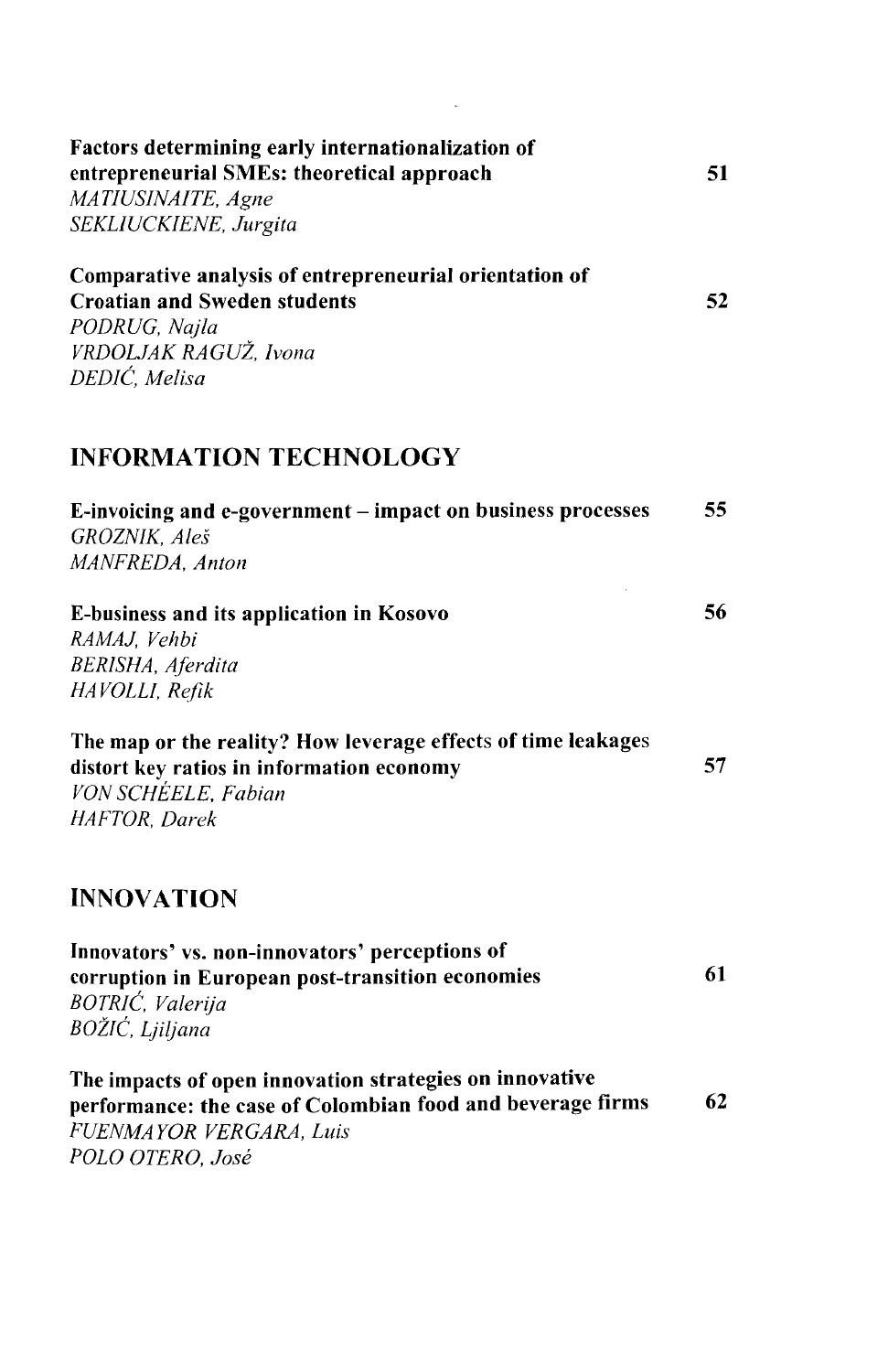| Innovation in Latin America: the case of Mexico<br>RULLÁN ROSANIS, Samantha<br>CASANOVA, Lourdes                                                                                              | 63 |
|-----------------------------------------------------------------------------------------------------------------------------------------------------------------------------------------------|----|
| Innovation and economic growth in Latin American<br>emerging countries: the case of Mexico, Brazil and Chile<br>SAUCEDO ACOSTA, Edgar Juan<br><b>BORGES, Marisol</b>                          | 64 |
| Management of innovation process in services: micro and<br>small enterprises of the metropolitan region of campinas<br>VELOSO DAL MOLIN, Tarik<br>DE FREITAS AYRES, Luiz<br>PELLEGRINO, Leila | 65 |
| <b>MACROECONOMICS</b>                                                                                                                                                                         |    |
| Business environment and economic growth: is there a link?<br>ERMOLINA, Anna                                                                                                                  | 69 |
| The impact of the Bolsa familia program on GDP of<br>municipalities of the state of Sergipe (Brazil): 2004-2012<br>JORGE, Marco Antonio<br>MACLAINE DA GRAÇA, Sirley                          | 70 |
| Hierarchical capitalism in Latin America: comparative<br>analysis with other economies<br>SAUCEDO ACOSTA, Edgar Juan<br>RULLÁN ROSANIS, Samantha<br>VILLAFUERTE, Luis                         | 71 |
| Functional income distribution, economic growth and<br>transformation in China<br>ZANG, Xuheng<br>HE, Yang                                                                                    | 72 |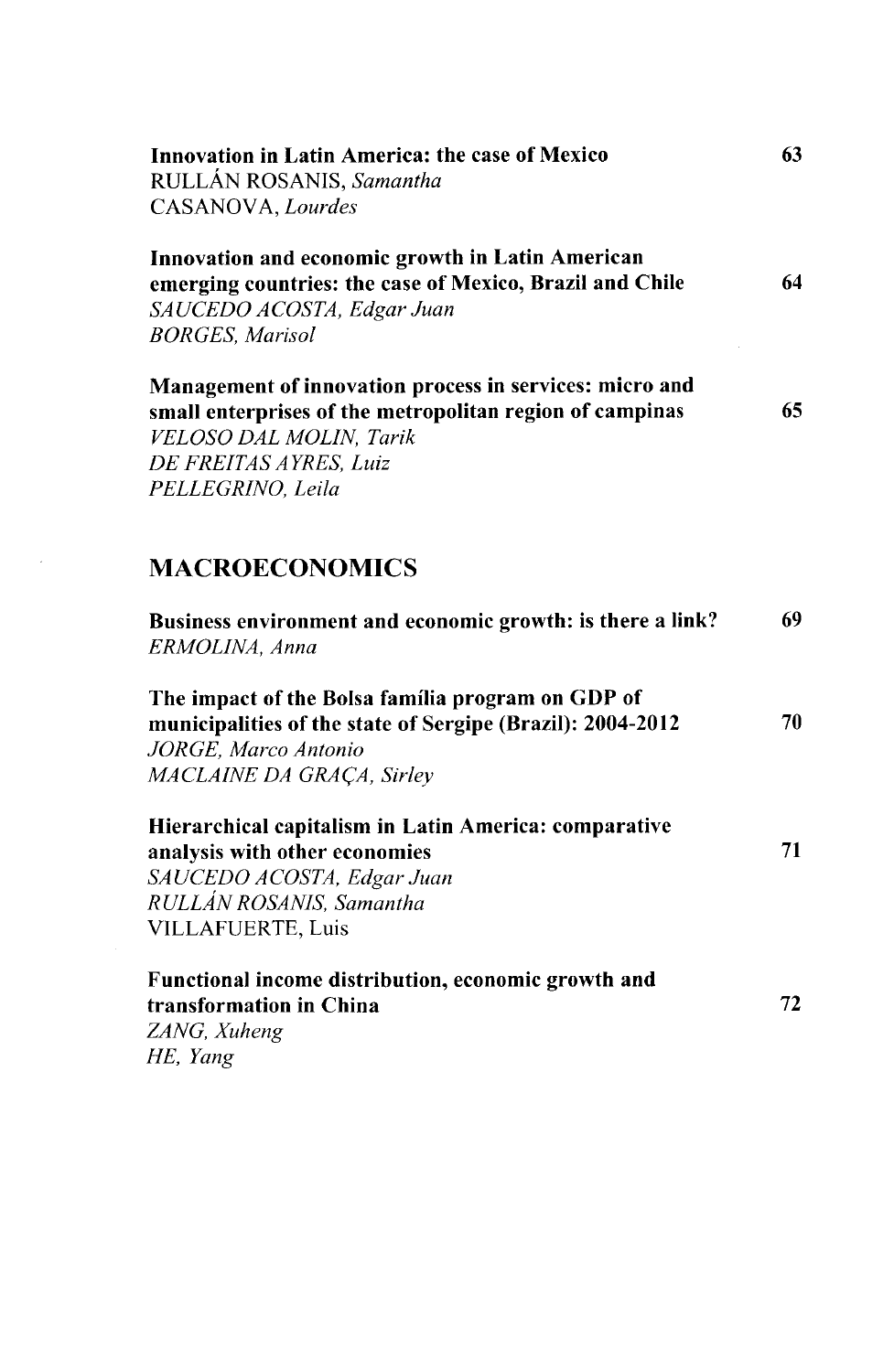## MANAGEMENT AND ORGANIZATION

| Collaborative risk management framework with<br>modifiable risk registers structure<br><b>BAČUN</b> , Dinko                                                                 | 75. |
|-----------------------------------------------------------------------------------------------------------------------------------------------------------------------------|-----|
| Influence of outsourcing on innovativeness and characteristics<br>of hotel enterprises in the Dubrovnik-Neretva county<br>DULČIĆ, Želimir<br>KLEPIĆ, Zdenko<br>VUČUR, Goran | 76  |
| <b>Regional competitiveness</b><br>KRŽELJ-ČOLOVIĆ, Zorica                                                                                                                   | 78  |
| The concept of lifelong learning and the role of higher<br>education organizations<br>MARIĆ, Ivana                                                                          | 79  |
| The role of national culture in contemporary business<br>environment<br>MATIJEVIĆ, Sandra<br>VRDOLJAK RAGUŽ, Ivona<br>FILIPOVIĆ, Davor                                      | 81  |
| Using the method of multi-criteria decision making to<br>determine the competency model of crisis manager<br>MİKUŠOVÁ, Marie<br>ČOPÍKOVÁ, Andrea                            | 83  |
| Water management - an important challenge for modern<br>cconomics<br>ORLOVIĆ, Marija<br>KRAJNOVIĆ, Aleksandra                                                               | 84  |
| Self-leadership in purpose-driven organizations: analyzing<br>human perception for more integrated decision-making<br>PIRCHER, Richard                                      | 85  |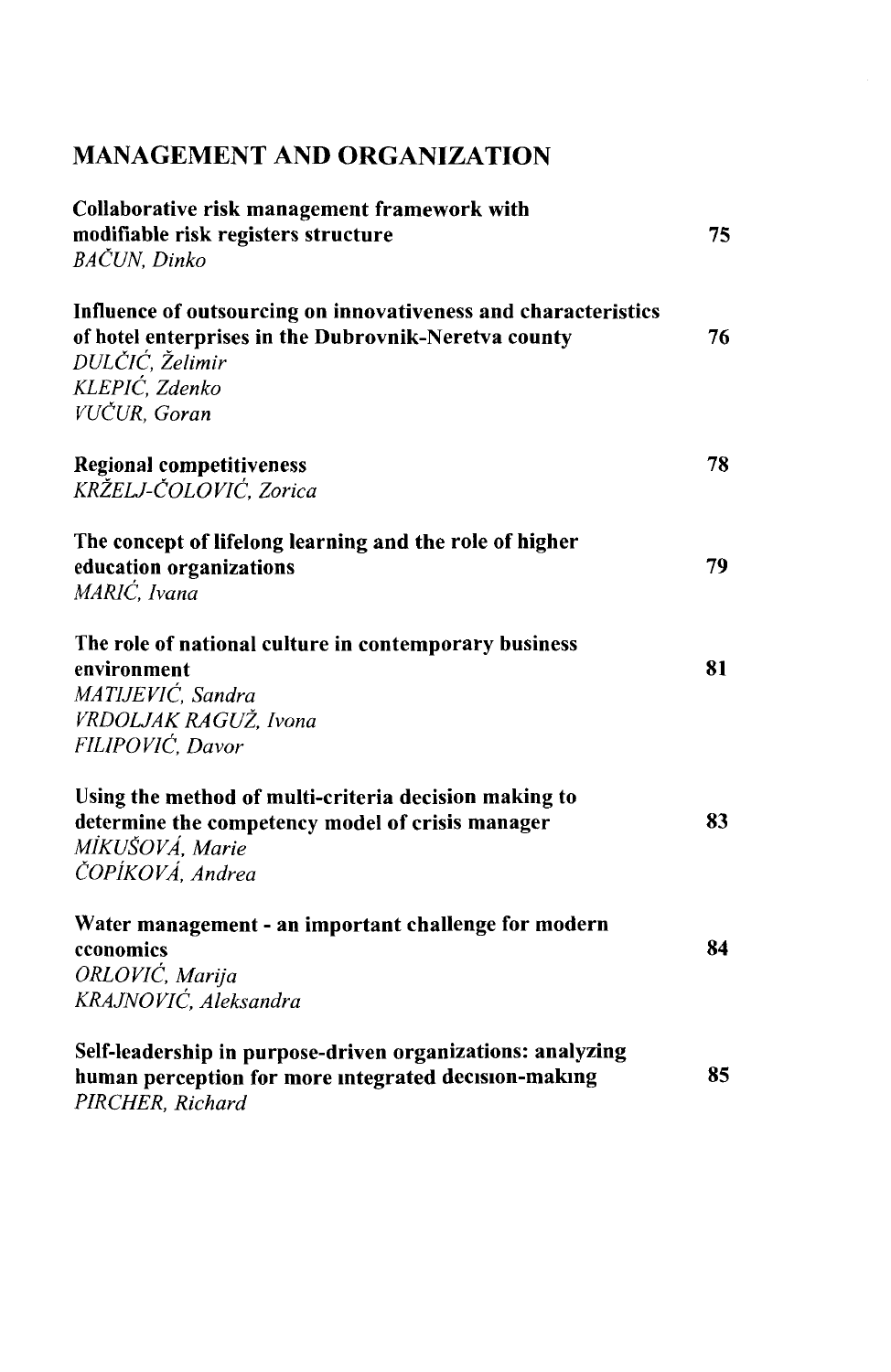| <b>Entrepreneurial Leadership at a Crossroads</b><br>PISAPIA, John<br>FEIT, Keith  | 86 |
|------------------------------------------------------------------------------------|----|
| Organisational resilience: building business value<br>in a changing world          | 87 |
| QUENDLER, Erika                                                                    |    |
| <b>Educational indicators based on the PNAD database</b>                           |    |
| from 2001 and 2011                                                                 | 88 |
| RODRIGUES GOMES, Rafaela                                                           |    |
| ESPERIDIÃO, Fernanda                                                               |    |
| <b>BRAZ GOLGHER</b> , André                                                        |    |
| Specification and characteristic of generation Y in the<br>sphere of work attitude | 89 |
| STOJANOVÁ, Hana                                                                    |    |
| TOMŠÍK, Pavel                                                                      |    |
| BLAŠKOVÁ, Veronika                                                                 |    |
| TESAŘOVÁ, Eva                                                                      |    |
| <b>Strategic direction of multinational corporations</b>                           |    |
| in hypercompetitive environment                                                    | 91 |
| TIPURIĆ, Darko                                                                     |    |
| PODRUG, Najla                                                                      |    |
| DARABOŠ, Maja                                                                      |    |
| The role of leadership in organizational adaptation process                        | 93 |
| VRDOLJAK RAGUŽ, Ivona                                                              |    |
| <b>BOROVAC ZEKAN, Senka</b>                                                        |    |
| <b>MARKETING</b>                                                                   |    |
| Attitudes towards food products for children: a<br>parental viewpoint              | 97 |

*BALDASSARRE, Fabrizio*  CAMPO, Raffaele *FALCONE, Amedeo* 

 $\bar{1}$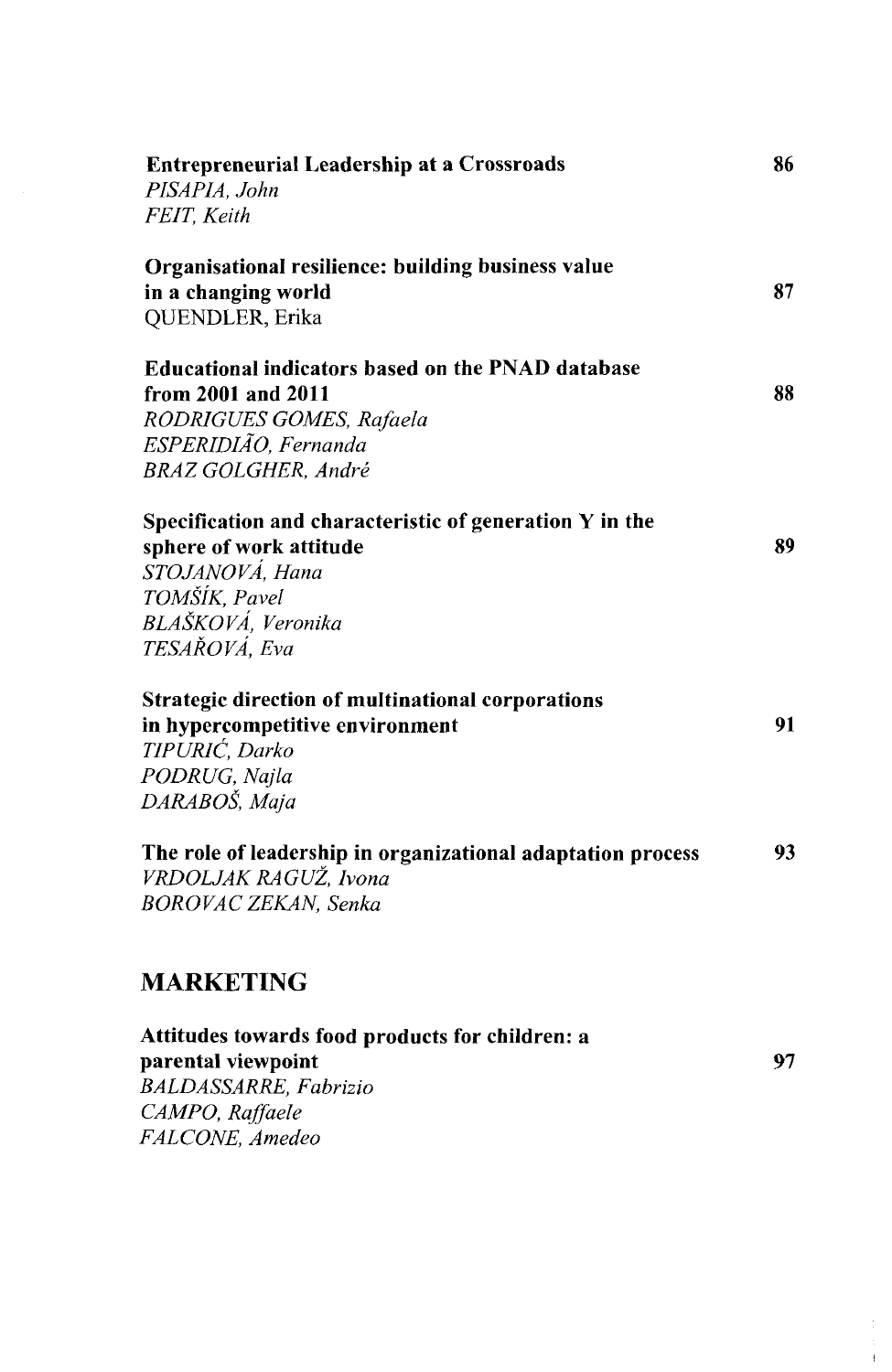| Design and communication of ecological content on<br>sustainable packaging in the young consumers' opinions<br>JERZYK, Ewa                                                              | 98  |
|-----------------------------------------------------------------------------------------------------------------------------------------------------------------------------------------|-----|
| The customer – oriented approach: the concept and key<br>indicators of the customer driven company<br>LATYSHOVA, Ludmila<br>SYAGLOVA, Yuliya<br>OYNER, Olga                             | 99  |
| Analysis of organisational architecture of small organisations<br>- does it allow building strong local brands or products only?<br>MOJSOVSKA SALAMOVSKA, Snežana<br>LAUTERBORN, Robert | 100 |
| The information activity of the bioactive food consumers<br>NESTOROWICZ, Renata                                                                                                         | 101 |
| The role and importance of mobile marketing in the<br>system of marketing management<br>NINČEVIĆ, Šime<br>KRAJNOVIĆ, Aleksandra<br><b>BOSNA</b> , Jurica                                | 102 |
| <b>Product placement</b><br>RADMAN PEŠA, Anita<br>RAJKO, Mladen<br>ZUBAK, Vanja                                                                                                         | 103 |
| Towards a new paradigm of integrated marketing<br>communication?<br>ROGALA, Anna                                                                                                        | 105 |
| <b>MICROECONOMICS</b>                                                                                                                                                                   |     |
| Analysis of the business cycle – the Markov-switching approach<br>BERNARDELLI, Michal                                                                                                   | 109 |
| Analysis of privatization in Stackelberg mixed oligopoly                                                                                                                                | 110 |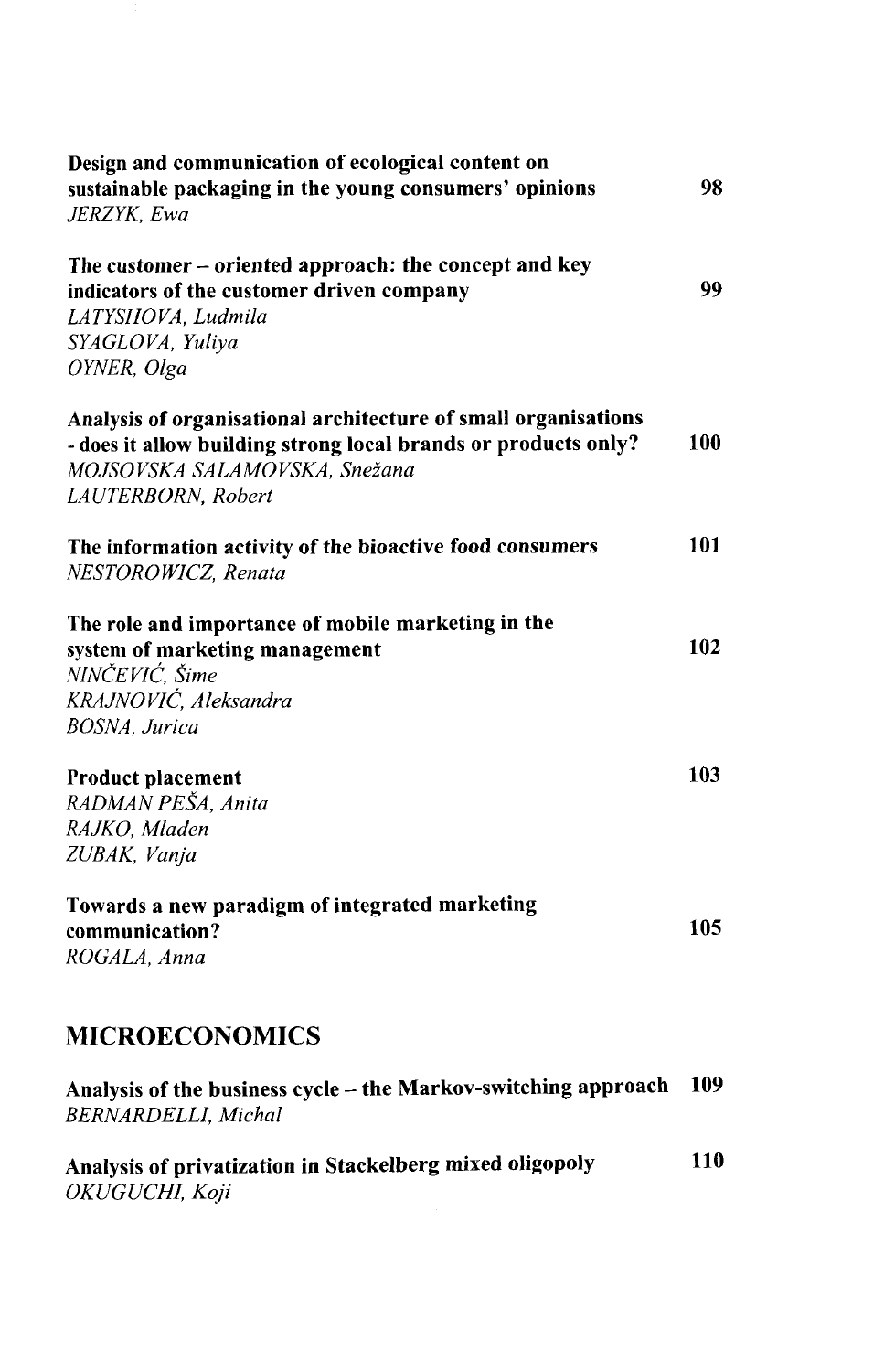#### MONETARY ECONOMICS

| <b>Four currencies outside the Eurozone</b> | 113 |
|---------------------------------------------|-----|
| VÁMOS, Imre                                 |     |
| NOVÁK, Zsuzsanna                            |     |

#### PROJECT MANAGEMENT

| <b>Investments in Green Economy as a Potential Source</b> |     |
|-----------------------------------------------------------|-----|
| of Value Added                                            | 117 |
| KLASINC, Anton-Jan                                        |     |
| Characteristics of transactions: a new approach           | 119 |
| KOTLIAROV, Ivan                                           |     |

Bosnia and Herzegovina management competencies for accepting EU funds: Can EU funds help in developing Bosnia and Herzegovina economy, and how to make them available to business entities 120 *LJUBIC, Frano LJUBIC, Dara* 

MILOSLAVIĆ, Tea

| The social aspect of the investment effectiveness analysis | 122 |
|------------------------------------------------------------|-----|
| ŠPERANDA, Ivo                                              |     |
| VUČKOVIĆ, Marija                                           |     |
| PIPLICA, Damir                                             |     |
|                                                            |     |

| The accession of the Republic of Croatia to the EU |     |
|----------------------------------------------------|-----|
| the past, the present, the future                  | 124 |
| VIZJAK. Ana                                        |     |
| VIZJAK, Maja                                       |     |

#### PUBLIC FINANCE

| Public debt in the CEECS: is the sovereign debt crisis over? | 129 |
|--------------------------------------------------------------|-----|
| NOVÁK, Zsuzsanna                                             |     |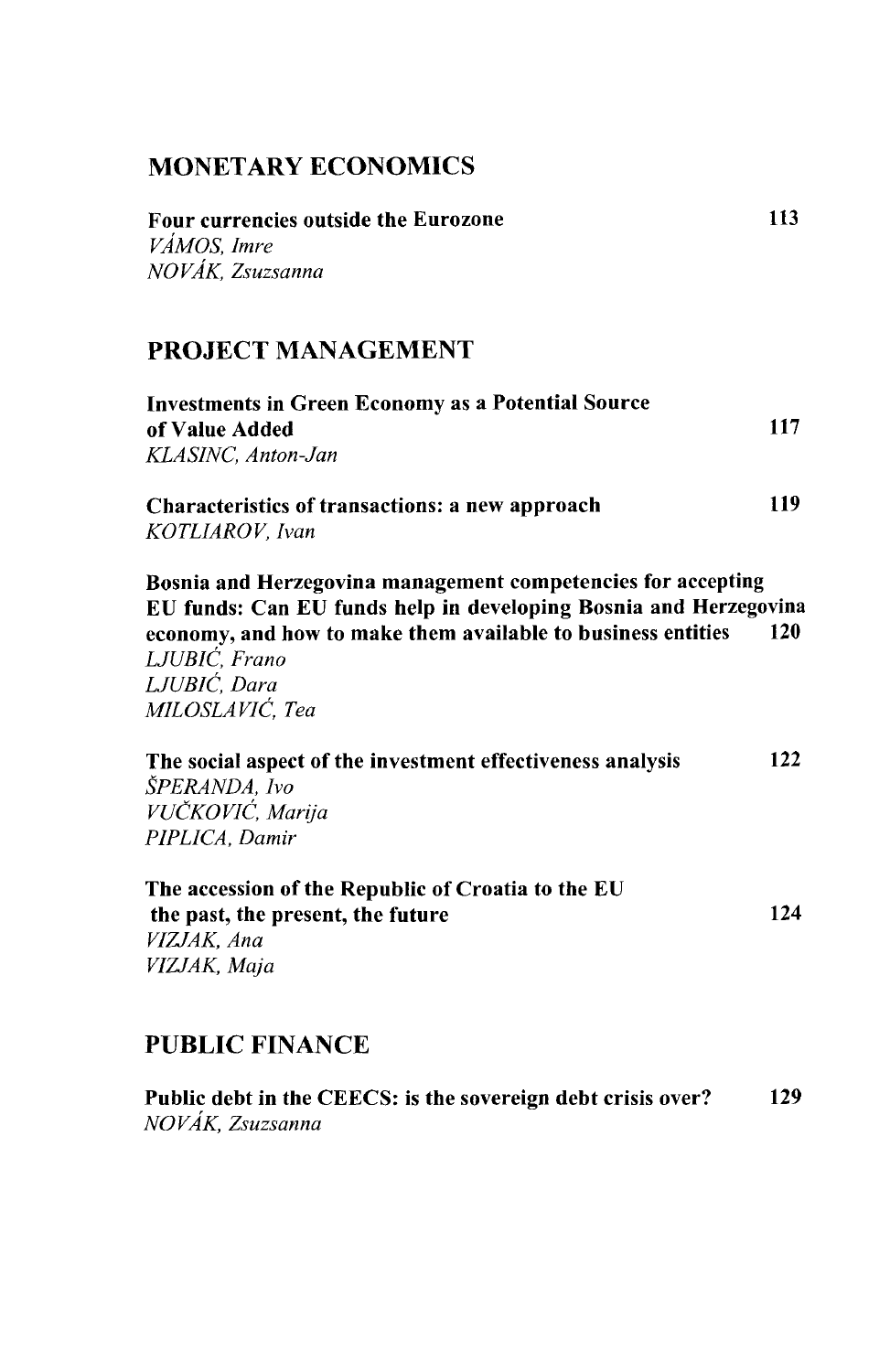## TOURISM

| Destination development for cruising tourism                                                                                                                                                           | 133 |
|--------------------------------------------------------------------------------------------------------------------------------------------------------------------------------------------------------|-----|
| LUKOVIĆ, Tihomir                                                                                                                                                                                       |     |
| ASIĆ, Antun                                                                                                                                                                                            |     |
| ŠPERANDA, Ivo                                                                                                                                                                                          |     |
| Wellness tourism - competitive basis of european health                                                                                                                                                |     |
| tourism destination                                                                                                                                                                                    | 135 |
| MILIĆEVIĆ, Snežana                                                                                                                                                                                     |     |
| JOVANOVIĆ, Duško                                                                                                                                                                                       |     |
| The human library initiative as an experience-based                                                                                                                                                    |     |
| tourism product                                                                                                                                                                                        | 136 |
| SLIVAR, Iva                                                                                                                                                                                            |     |
| VITASOVIĆ, Aljoša                                                                                                                                                                                      |     |
| KOSTIĆ BOBANOVIĆ, Moira                                                                                                                                                                                |     |
| <b>TRADE</b>                                                                                                                                                                                           |     |
| Trade performance in the automotive industry<br>of the European OECD member countries<br>BEZIĆ, Heri                                                                                                   | 139 |
| GALOVIĆ, Tomislav                                                                                                                                                                                      |     |
| Development of logistics centres by network theory<br>DUMA, László<br>KARMAZIN, György                                                                                                                 | 140 |
| Perceived service quality through prism of demographic<br>and socio-economic characteristics of customers: hypermarket<br>stores' market in the Federation of Bosnia and Herzegovina<br>JELČIĆ, Sandra | 142 |
| Analysis and estimation on Korea-SAARC partnership seminar<br>YOON, Ki-Kwan<br>LIM, So-Sun<br>BHUYAN, Iqbal                                                                                            | 143 |